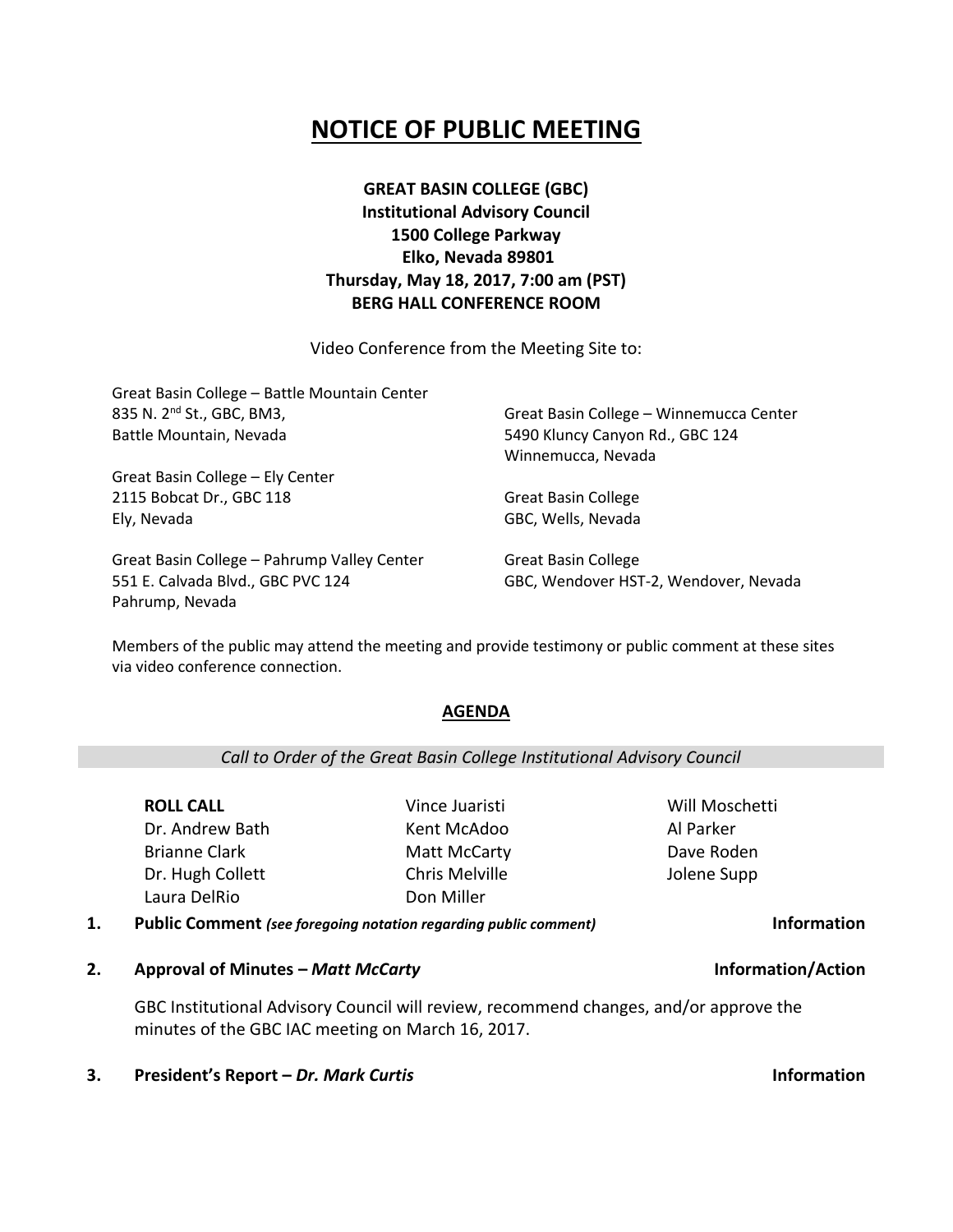GBC President Mark Curtis will provide the GBC IAC with updates on college activities and will be prepared to answer any questions or concerns.

### **4. GBC Foundation Update –** *Greg Brorby* **Information**

GBC Foundation Director will provide an update on Foundation activities.

### **5. Board of Regents' Community College Committee Update –** *Matt McCarty* **Information**

GBC IAC Chair Matt McCarty will update the IAC on the previous meeting of the NSHE Board of Regents' Community College Committee meeting and the meeting of the IAC Chairs.

### **6. Nominations for GBC IAC –** *Matt McCarty* **Information**

GBC Chair Matt McCarty will update the IAC on the GBC IAC membership and will be accepting nominations from the IAC members during the summer and be making recommendations at the next meeting in September.

### **7. Enhanced Role for GBC IAC –** *Matt McCarty* **Information/Action**

Matt McCarty will lead a discussion and take possible action to recommend to the incoming GBC president a more enhanced role of the IAC to include review and approve academic master plans, capital improvement projects and first level review of budget requests along with being a part of the process in selecting honorary degree recipients.

### **8. Vice President Reports and Questions Information**

The GBC Vice Presidents will give a verbal report and answer any questions:

- A. Academic Affairs/Student Affairs *Lynn Mahlberg*
- B. Business Affairs *Sonja Sibert*

### **9. Member Report Information**

Each committee member will be given an opportunity to provide a verbal report.

- A. Ely *Dr. Andrew Bath*
- B. Elko *Brianne Clark*
- C. Elko *Dr. Hugh Collett*
- D. Battle Mountain -
- E. Wells *Laura DelRio*
- F. Washington DC *Vince Juaristi*
- G. Pahrump *Al Parker*
- H. Elko *Kent McAdoo*
- I. Elko *Matt McCarty*
- J. Wendover *Chris Melville*
- K. Elko *Don Miller*
- L. Elko *Will Moschetti*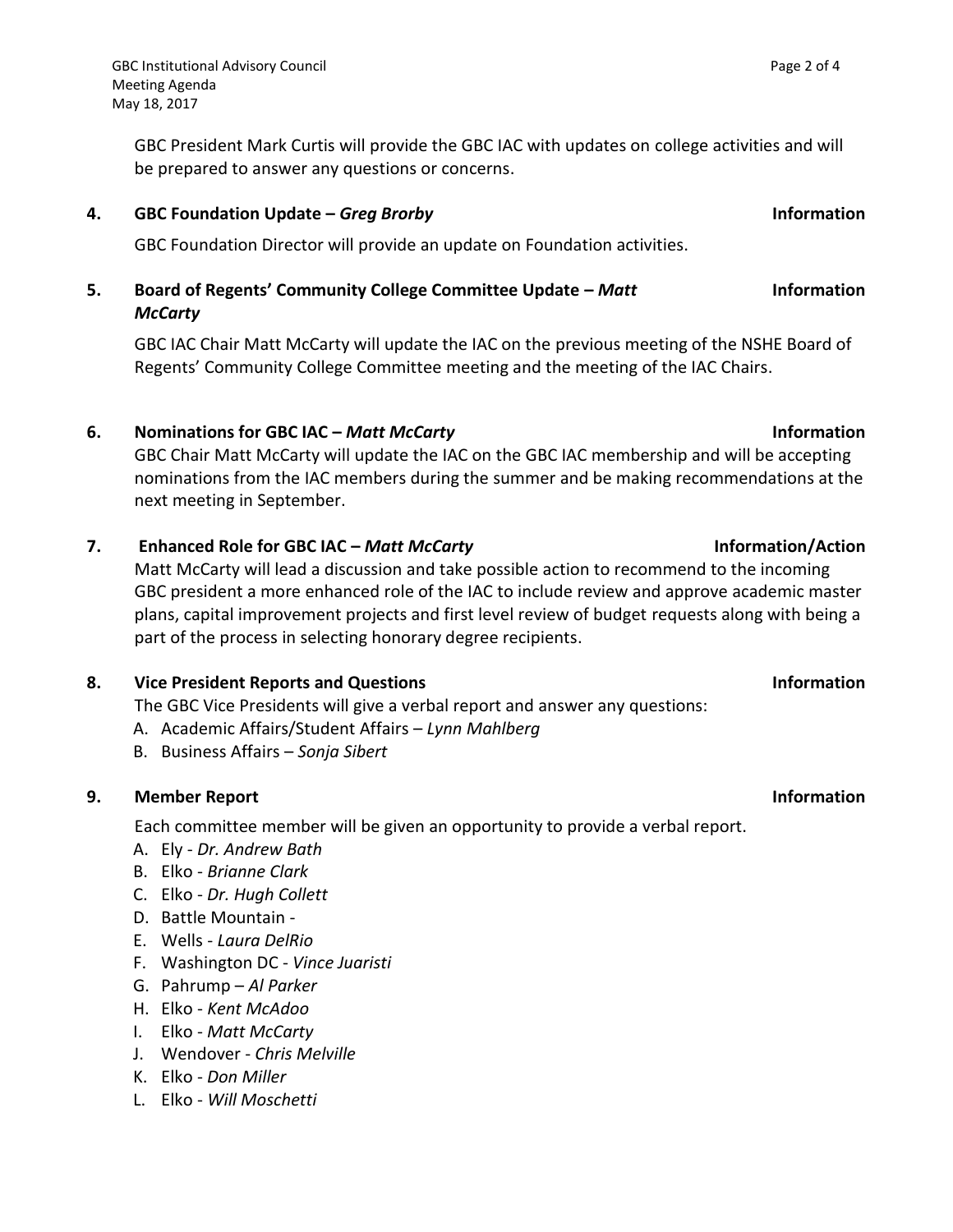M. Winnemucca - *Dave Roden*

N. Wells - *Jolene Supp*

### **10. New Business Information**

Items for consideration at future meetings may be suggested. Any discussion of an item under "New Business" is limited to description and clarification of the subject matter of the item, which may include the reasons for the request.

### **11. Public Comment** *(see foregoing notation regarding public comment)* **Information**

### **12.** Adjourn **Information**

**This notice and agenda has been posted at or before 9:00 a.m. on May 15, 2017, three business days before the meeting, in accordance with NRS 241.020, at the meeting location and at the following public locations:**

- GBC's IAC website (http://www.gbcnv.edu/administration/advisory.html)
- The Nevada Public Notice website pursuant to NRS 232.2175 [\(http://notice.nv.gov/\)](http://notice.nv.gov/)
- Meeting location: Great Basin College, 1500 College Parkway, Elko, NV 89801, Berg Hall
- Great Basin College Battle Mountain Center, 835 N. 2<sup>nd</sup> St., Battle Mountain, NV 89820
- Great Basin College Ely Center, 2115 Bobcat Drive, Ely, NV 89301
- Great Basin College Pahrump Valley Center, 551 E. Calvada Blvd., Pahrump, NV 89048
- Great Basin College Winnemucca Center, 5490 Kluncy Canyon Rd., Winnemucca, NV 89445

### **IMPORTANT INFORMATION ABOUT THE AGENDA AND PUBLIC MEETING**

**NOTE:** Above is an agenda of all items scheduled to be considered. Notification is hereby provided that items on the agenda may be taken out of order and presented, two or more agenda items may be combined for consideration, and an agenda item may be removed from the agenda or discussion relating to an item on the agenda may be delayed at any time.

Some agenda items are noted as having accompanying reference material. Reference material may be accessed on the electronic version of the agenda by clicking the reference link associated with a particular item. The agenda and associated reference material may also be accessed on the Internet by Great Basin College's Institutional Advisory Council's webpage at: [http://www.gbcnv.edu/administration/advisory.html.](http://www.gbcnv.edu/administration/advisory.html)

Reasonable efforts will be made to assist and accommodate physically disabled person attending the meeting. Please call the GBC Office of the President at (775) 753-2265 in advance so that arrangements may be made.

**PUBLIC COMMENTS:** Public comment will be taken during this agenda item. No action may be taken on a matter raised under this item until the matter is included on an agenda as an item on which action may be taken. Comments will be limited to two minutes per person. Persons making comment will be asked to begin by stating their name for the record and to spell their last name. The Council Chair may elect to allow additional public comment on a specific agenda item when that agenda item is being considered.